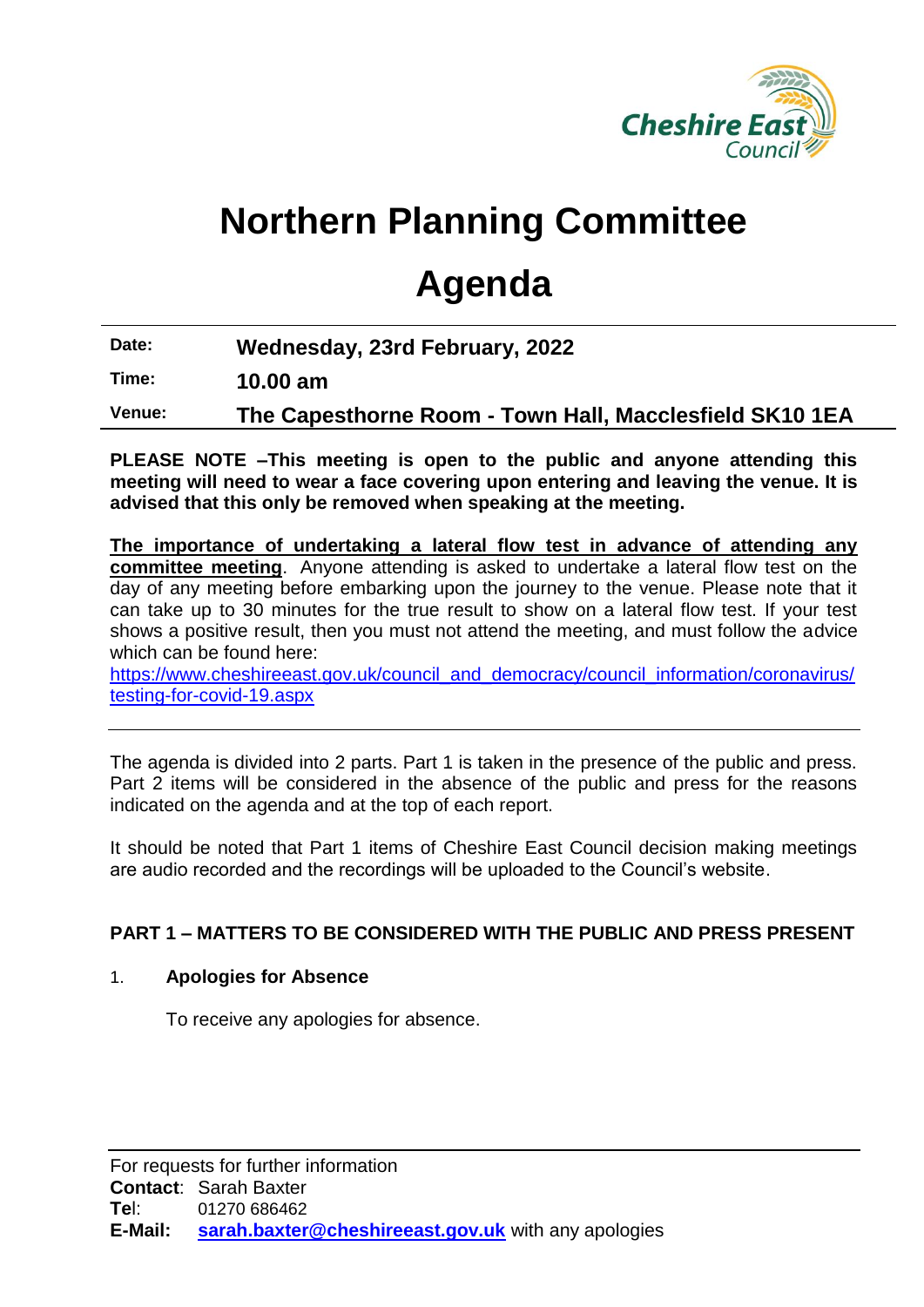#### 1. **Apologies for Absence**

To receive any apologies for absence.

#### 2. **Declarations of Interest/Pre Determination**

To provide an opportunity for Members and Officers to declare any disclosable pecuniary and non-pecuniary interests and for Members to declare if they have a predetermination in respect of any item on the agenda.

#### 3. **Minutes of the Previous Meeting** (Pages 5 - 8)

To approve the Minutes of the meeting held on 8 December 2021 as a correct record.

#### 4. **Public Speaking**

A total period of 5 minutes is allocated for each of the planning applications for the following:

- Ward Councillors who are not members of the Planning Committee
- The relevant Town/Parish Council

A period of 3 minutes is allocated for each of the planning applications for the following individuals/groups:

- Members who are not members of the planning committee and are not the Ward Member
- Objectors
- Supporters
- Applicants
- 5. **20/4737M - Demolition of existing buildings and erection of 10 dwellings with associated garages, parking, gardens, access and landscaping, Little Stanneylands, Stanneylands Road, Wilmslow, Cheshire, SK9 4ER for Mrs Kerren Phillips, Jones Homes (North West) Limited & Mr Francis Lee** (Pages 9 - 32)

To consider the above application.

6. **21/3555M - Redevelopment to form 39 No. apartments for older people (sixty years of age and/or partner over fifty five years of age), guest apartment, communal facilities, access, car parking and landscaping (re-submission of 19/3218M,) Cypress House, South Acre Drive, Handforth, SK9 3HN, for Churchill Retirement Living** (Pages 33 - 54)

To consider the above application.